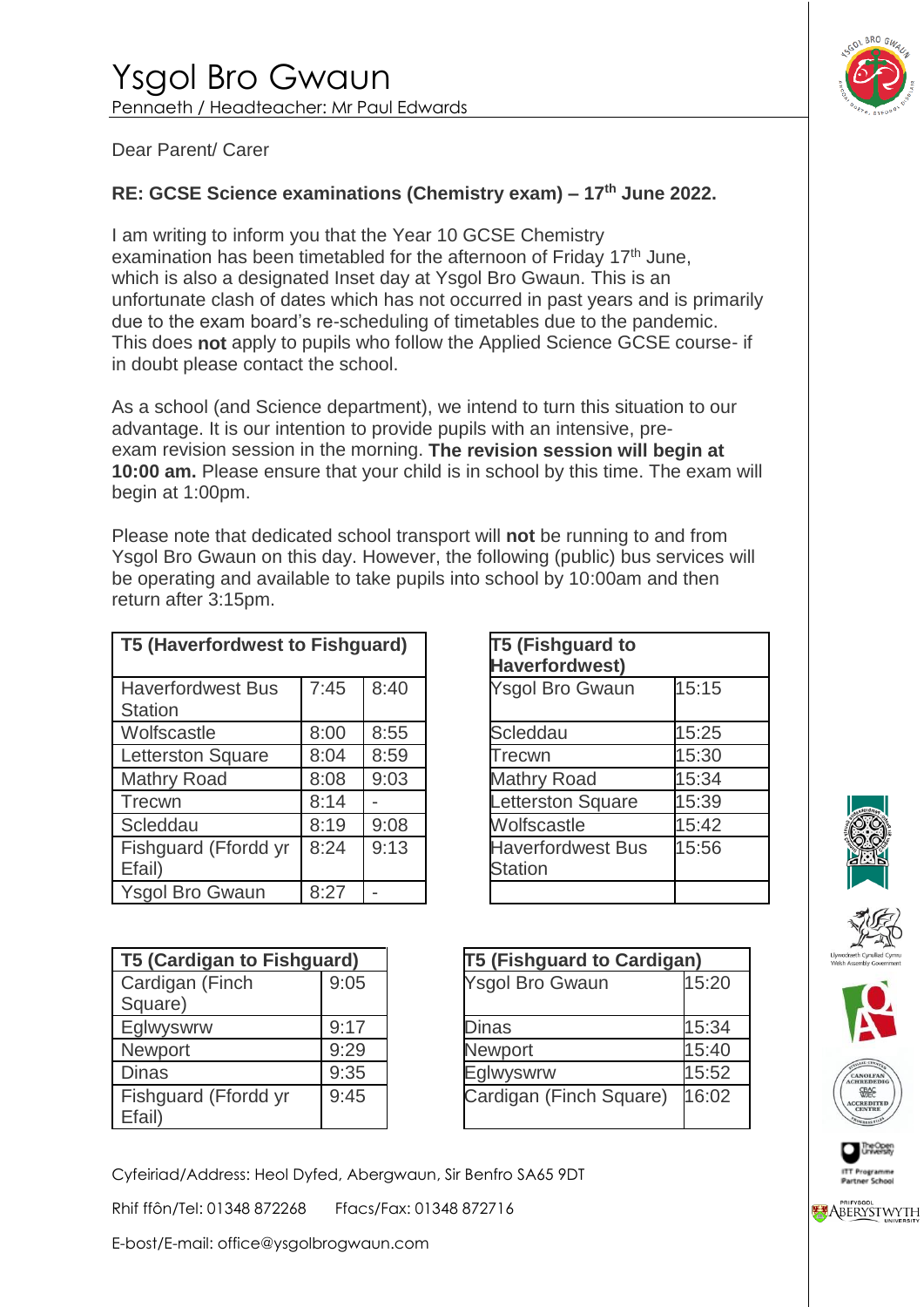| T11 (St David's to Fishguard) |      | T11 (Fishguard to St David's)     |       |
|-------------------------------|------|-----------------------------------|-------|
| St David's (New               | 8:32 | Fishguard (Ffordd yr Efail) 17:00 |       |
| Street)                       |      |                                   |       |
| Croesgoch                     | 8:42 | <b>Goodwick Square</b>            | 17:06 |
| Llanrhian                     | 8:45 | Dyffryn                           | 17:09 |
| Trefin                        | 8:52 | Panteg                            | 17:12 |
| Penparc                       | 8:56 | <b>St Nicholas Turn</b>           | 17:14 |
| Mathry                        | 9:00 | Mathry                            | 17:17 |
| <b>St Nicholas Turn</b>       | 9:03 | Penparc                           | 17:20 |
| Panteg                        | 9:05 | <b>Trefin</b>                     | 17:24 |
| Dyffryn                       | 9:08 | <b>Llanrhian</b>                  | 17:29 |
| <b>Goodwick Square</b>        | 9:11 | Croesgoch                         | 17:32 |
| Fishguard (Ffordd yr          | 9:17 | St David's (New Street)           | 17:42 |
| Efail)                        |      |                                   |       |

| uard) |                                   | T11 (Fishguard to St David's) |  |  |
|-------|-----------------------------------|-------------------------------|--|--|
| 8:32  | Fishguard (Ffordd yr Efail) 17:00 |                               |  |  |
|       |                                   |                               |  |  |
| 8:42  | <b>Goodwick Square</b>            | 17:06                         |  |  |
| 8:45  | <b>Jyffryn</b>                    | 17:09                         |  |  |
| 8:52  | Panteg                            | 17:12                         |  |  |
| 8:56  | <b>St Nicholas Turn</b>           | 17:14                         |  |  |
| 9:00  | Mathry                            | 17:17                         |  |  |
| 9:03  | Penparc                           | 17:20                         |  |  |
| 9:05  | <b>Trefin</b>                     | 17:24                         |  |  |
| 9:08  | lanrhian                          | 17:29                         |  |  |
| 9:11  | Croesgoch                         | 17:32                         |  |  |
| 9:17  | St David's (New Street)           | 17:42                         |  |  |
|       |                                   |                               |  |  |

| 410 (Stop and Call to<br>Fishguard) |      | 410 (Fishguard to Stop and<br>Call) |       |
|-------------------------------------|------|-------------------------------------|-------|
| Dyffryn                             | 8:05 | Fishguard (Ffordd yr Efail) 15:10   |       |
| Harbour Village                     | 8:15 | <b>Goodwick Square</b>              | 15:20 |
| Stop and Call                       | 8:25 | <b>Stop and Call</b>                | 15:25 |
| <b>Goodwick Square</b>              | 8:30 | <b>Harbour Village</b>              | 15:35 |
| <b>Ysgol Bro Gwaun</b>              | 8:35 | <b>Dyffryn</b>                      | 15:45 |

| 410 (Fishguard to Stop and<br>Call) |       |  |  |
|-------------------------------------|-------|--|--|
| Fishguard (Ffordd yr Efail) 15:10   |       |  |  |
| <b>Goodwick Square</b>              | 15:20 |  |  |
| 15:25<br><b>Stop and Call</b>       |       |  |  |
| 15:35<br><b>Harbour Village</b>     |       |  |  |
| Dyffryn                             | 15:45 |  |  |

| Stop and Call                  | 8:55 |
|--------------------------------|------|
| <b>Harbour Village</b>         | 9:05 |
| <b>Goodwick Square</b>         | 9:10 |
| Dyffryn                        | 9:15 |
| Fishguard (Ffordd yr<br>Efail) | 9:20 |

The Fflecsi service may also be an option for those living in the following areas –Hayscastle Cross, Castlemorris, Welsh Hook, Trefasser, St Nicholas, Jordanston, Little Newcastle and Llanychaer. This can be booked by downloading the Fflecsi App on the Apple Store or Play Store.

It will be your responsibility to ensure that your child(ren) are transported to and from the school. Please inform the school through [Wendy.Davies@ysgolbrogwaun.com](mailto:Wendy.Davies@ysgolbrogwaun.com) if you will have difficulties with transport on this day. You may wish to consider car sharing arrangements with other parents/carers if this is likely to be a problem.